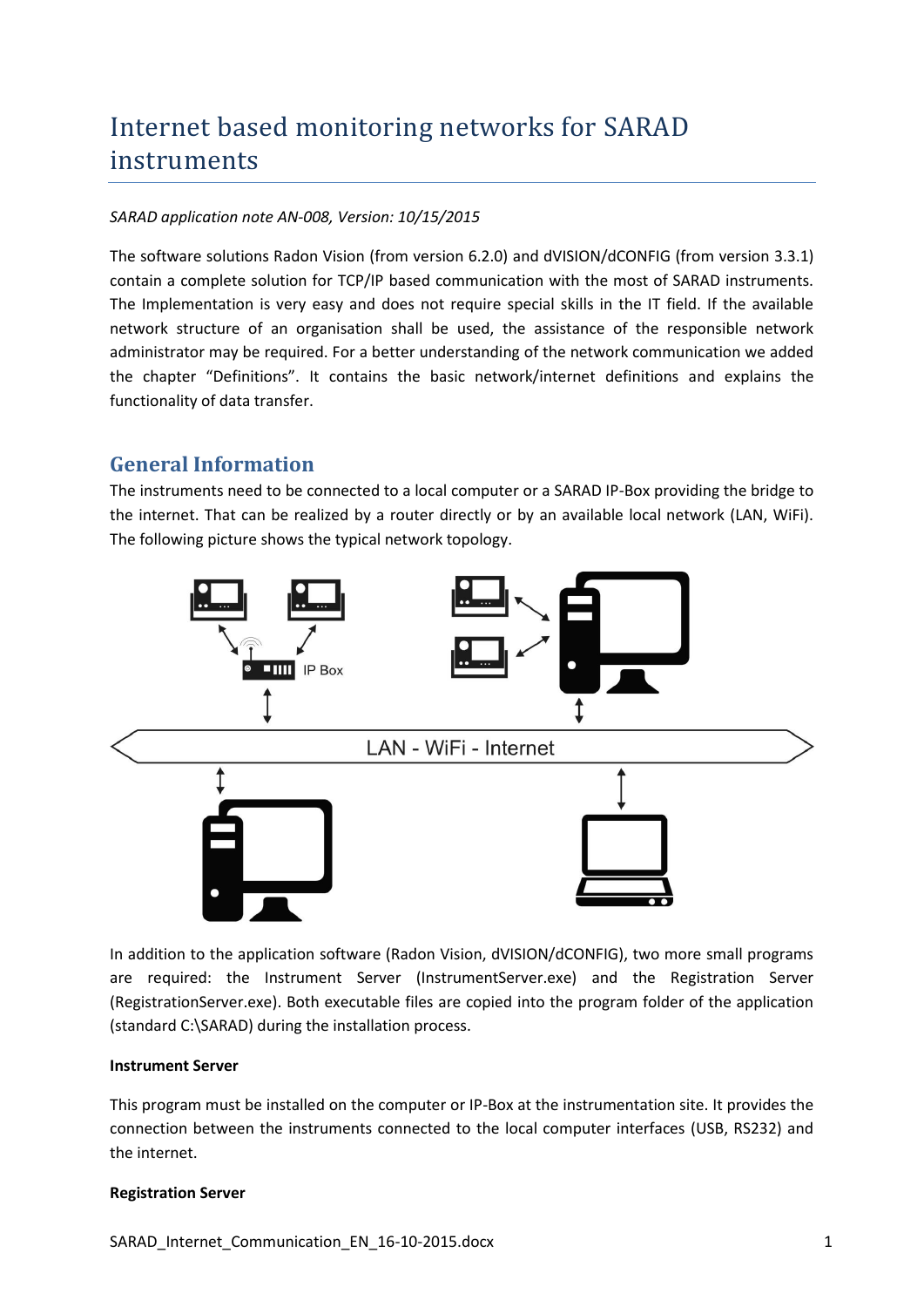This program can be installed on any computer in the internet. This computer must be accessible through a router with a static IP address. The Registration Server manages the continuous availability of IP addresses of all connected installation sites.

#### **SARAD IP-Box**

The IP-Box, in fact, is a tiny, pre-configured computer with Windows operational system. The program Instrument Server is already installed in the auto-start folder of Windows. It will be opened automatically after turning on the power. The IP-Box is equipped with several USB and serial ports to connect the instruments. The connection to the internet can be realized either by LAN cable or WiFi. The WiFi adapter is integrated in the IP-Box. Of course, any other (perhaps available) computer can be used instead of the IP-Box.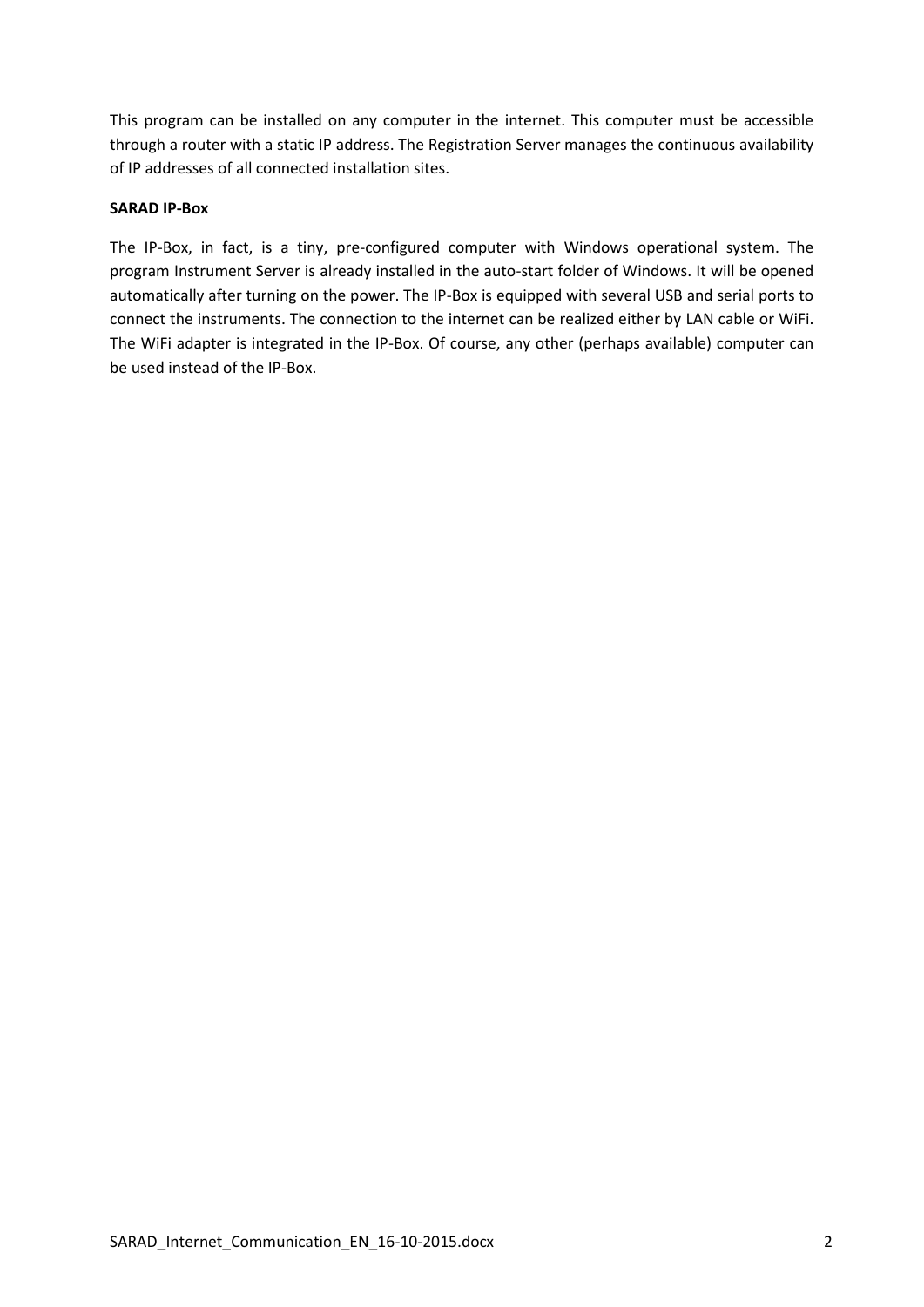#### **Definitions**

**TCP/IP:** Shortcut for Transfer Control Protocol and Internet Protocol. This protocol describes the modality of communication between computers through the internet. The protocol offers the frame into which the user data can be embedded. The protocol has been designed for internet but is also used in local area networks.

**Server:** means a program or part of program which offers a communication interface, in our case via Internet Protocol (IP). Other programs (called clients) can call the server to establish a communication channel between client and server. To localize a server, the internet address (IP address) and an assigned communication port (exclusive for the server) needs to be known by the client. After starting, the server listens to all messages which are directed to that communication port.

**Client:** means a program or part of a program which can initiate a communication with a server (this can be never done by the server). To contact the server, the client needs to know the IP address as well as the communication port used by the server.

**IP address:** means four sequential bytes (8 bit). Each can represent a decimal number between 0 and 255. IP addresses are commonly expressed as decimal numbers separated by dots (e.g. 192.255.107.100). An IP address identifies a unique communication resource (network adapter, internet router) within a network. Please note: computer names (in local networks or VPNs) or web addresses (e.g. hq.sarad.de) can be used instead of the IP address.

**Port:** represents a 16 bit number (0…65535) which is assigned to a server as communication channel. The server accepts only incoming data directed to that port. To establish a connection both, IP address as well as port number are required.

**Global and local IP addresses:** Because the IP address is limited to four bytes, the number of globally available internet end points is limited to  $2^{32}$  too. There are static (IP address bytes never changes) and dynamic IP addresses. Dynamic IP addresses are assigned daily by the internet administration. This offers the possibility to assign one address to more than one end point if they are not simultaneously connected to the internet. Thus, even more than  $2^{32}$  end points can be addressed.

Local networks are using own addresses which are exits independently on the global internet addresses. Therefore.  $2^{32}$ computers can be theoretical addressed within a local network. The addresses here can be also defined as static or dynamic by the administrator. The bridge between the local network and the internet is realized by a gateway. In practice it is the internet router (picture)



**Router:** Computer within locale networks will be normally connected to the internet by a router. The router occupies an own global IP address within the address space of the internet. All local computers use this single global IP address in parallel - independent on their local IP address (local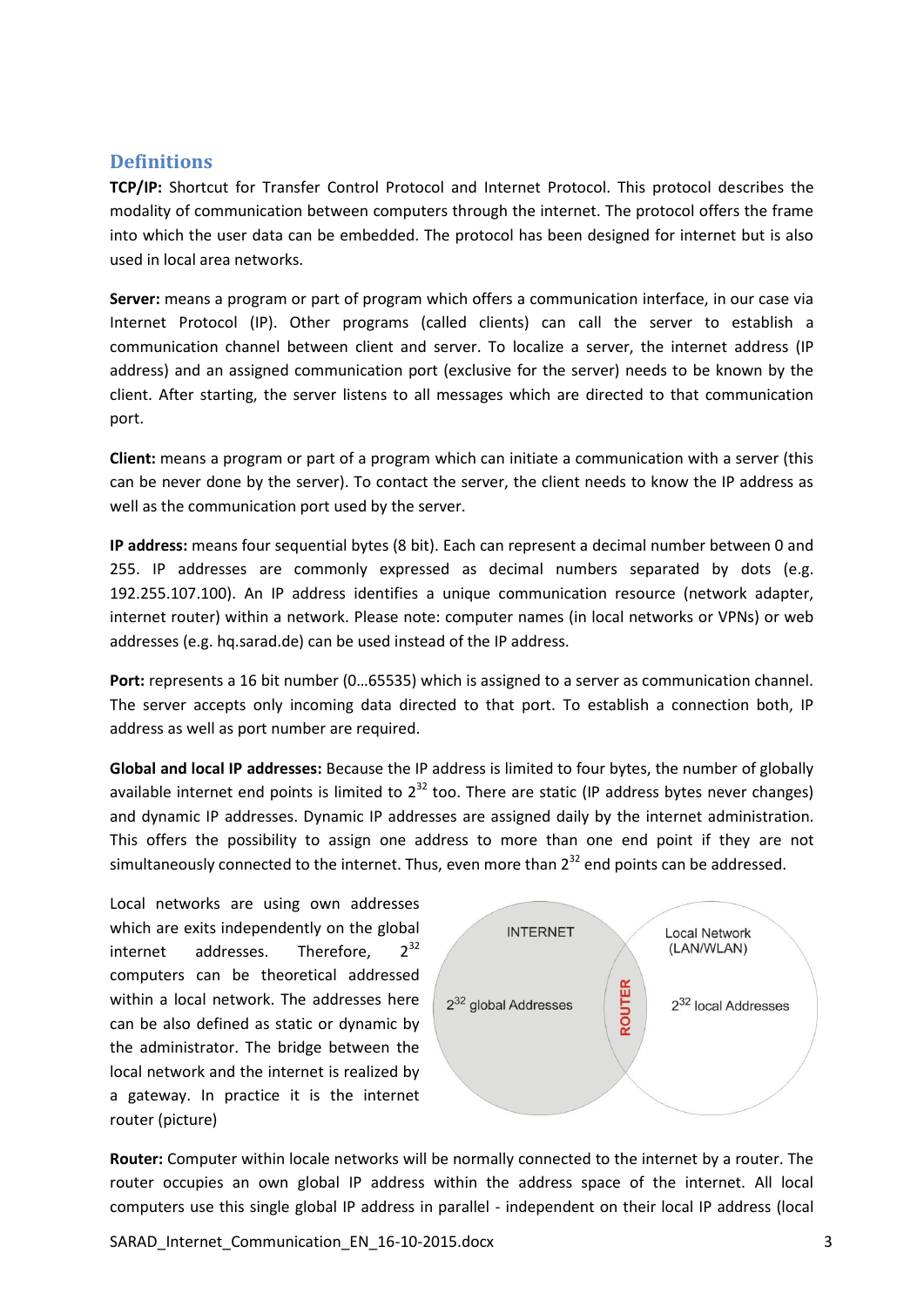networks using an independent address space). To establish a connection from the internet to the desired local computer behind the router, each router offers the port forwarding functionality. The configuration interface of the router allows the assignment of one or more ports to local IP addresses (means local computers). If a client sends a message to the global router IP address with the port number used by the server, the router will pass the message to the assigned computer. Then, the operational system of the computer passes the message to the server software. The graphic below shows the principal of port forwarding.



**Instrumentation site:** means a computer (or IP box) at the place of measurement with one or more connected instruments (RS232, USB, Net Monitors wireless). On this computer runs the server program "SARAD Instrument server". This program provides the bridge between the internet and the connected instruments. The "Instrument server" contains a server to communicate with the application software as well as a client to provide the own IP address (IP/port) to the "Registration server" software.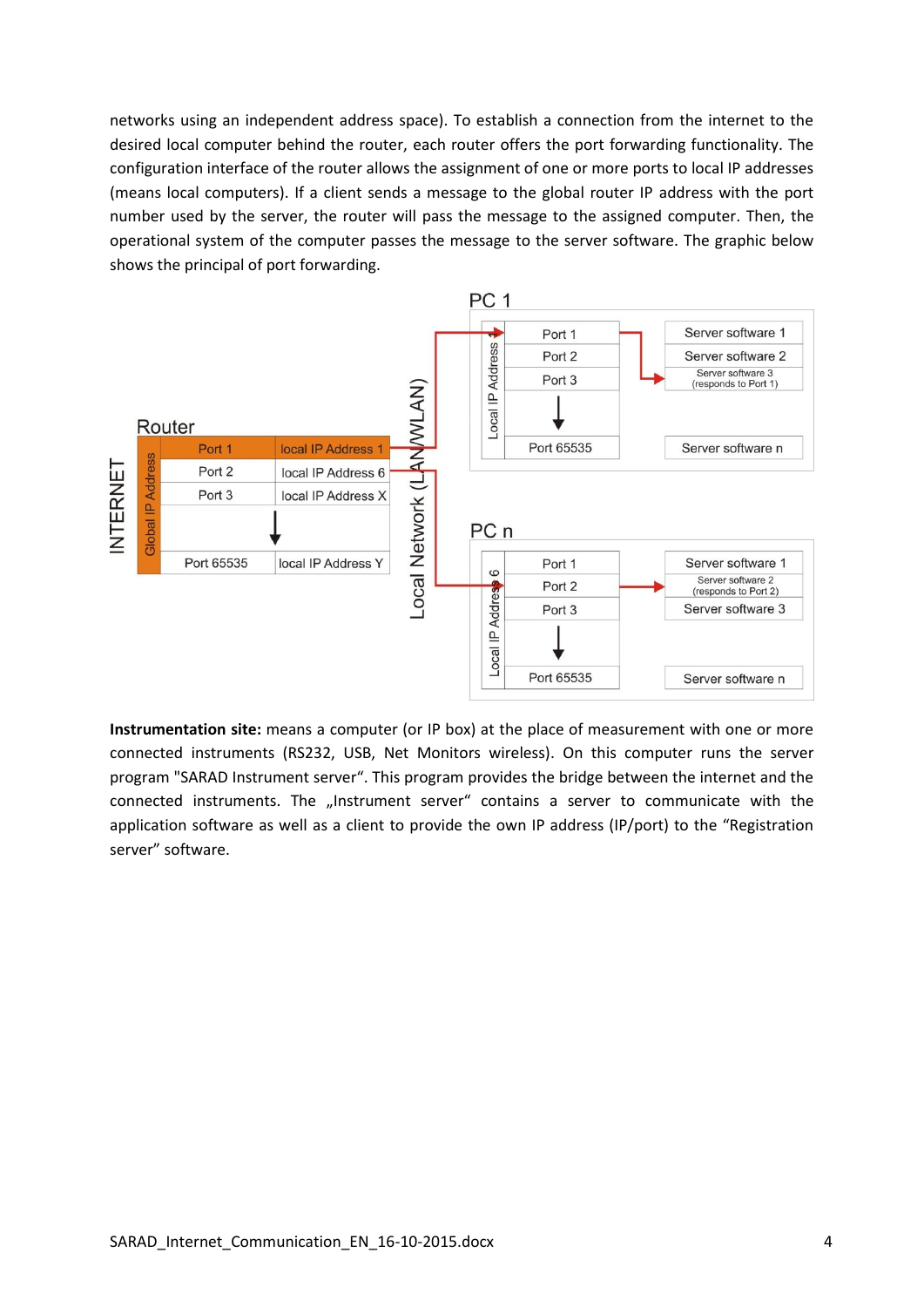# **Communication via the internet**

If an instrumentation site (SARAD instrument server) shall be connected to a computer (Application software) via Internet, the application software (e.g. Radon Vision, dVISION etc.) needs to know the Internet address (IP address) of the computer at the instrumentation site. Normally, IP addresses will be automatically changed at least once per day, except the customer has reserved a static IP address. Static IP addresses mean additional costs as well as some effort in administration, especially if many instrumentation sites have to be connected. Possible solutions are the usage of so-called Virtual Personal Networks (VPN) or Dynamic Name Servers (DNS). The disadvantage is that third party products are required, data transfer is re-directed and the implementation can be realized only by IP experts. The SARAD Registration Server offers an efficient alternative solution which reduces the number of required static IP addresses to just on, the one used by itself.

#### **Theory of operation**

The principle IP address management between the three parts of the communication system is shown in the graphic below. Each instrument server transfers its own address information in pre-set intervals to the registration server. The addresses of all instrument servers inserted in a dynamic address list which will be updated continuously. The application software is able to access the registration server too because of its static IP address. Now the actual dynamic addresses for the desired instrument server can be obtained from the list. In the next step, this dynamic address is used by the application software to call the instrument server directly. All three programs can run on one computer for test purposes.

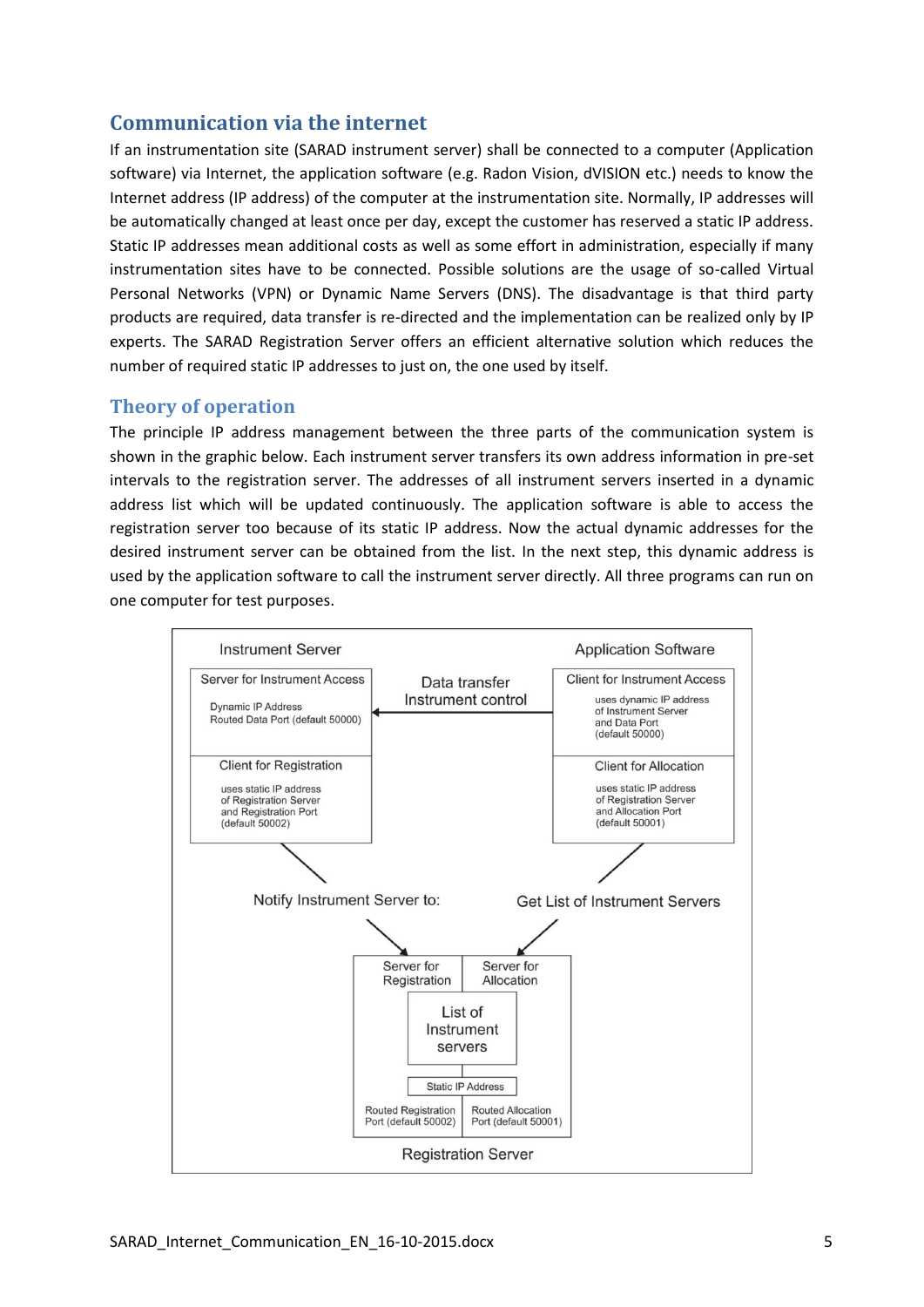## **Installation of the Registration Server**

The registration server needs to be installed on a computer which is permanently in operation. Thus, the actualized address list is immediately available even if the instrument server sends its address information in larger intervals. The computer must be accessible through the fixed (static) IP address of the router connected to. Two ports must be enabled and forwarded by the router to that computer (possible by router configuration). One port ("registration port") serves to receive the address information from the instrument servers, the other port ("allocation port") to be accessed by the application software. Both port numbers may be assigned by the user. After installation, the port numbers 50001 and 50002 are pre-set for allocation- and registration port. The registration server is listening for calls as soon as it has been started.

If the port numbers have been changed, the program must be closed and opened again to update the new ports. The recent port numbers are saved on the hard disk and are set after re-start. The upper memo box shows a list of all activities in order to communicate with the registration server initiated either by the instrument server or the application software. The lower memo box contains a list of all registered instrument sites with the time stamp of their individual last address forwarding.

| ×<br>dž<br><b>SARAD Registration Server</b>                                                          |  |                       |  |  |  |
|------------------------------------------------------------------------------------------------------|--|-----------------------|--|--|--|
| Registration port 50002                                                                              |  | Allocation port 50001 |  |  |  |
| Connection Log                                                                                       |  |                       |  |  |  |
| 16.10.2015, 11:20:48>> Instrument server: 127.0.0.1<br>16.10.2015, 11:20:48>>Disconnected: 127.0.0.1 |  |                       |  |  |  |
| Instrument server allocation                                                                         |  |                       |  |  |  |
| 16.10.2015, 11:20:48 > My Installation Site > 127.0.0.1 > 50000                                      |  |                       |  |  |  |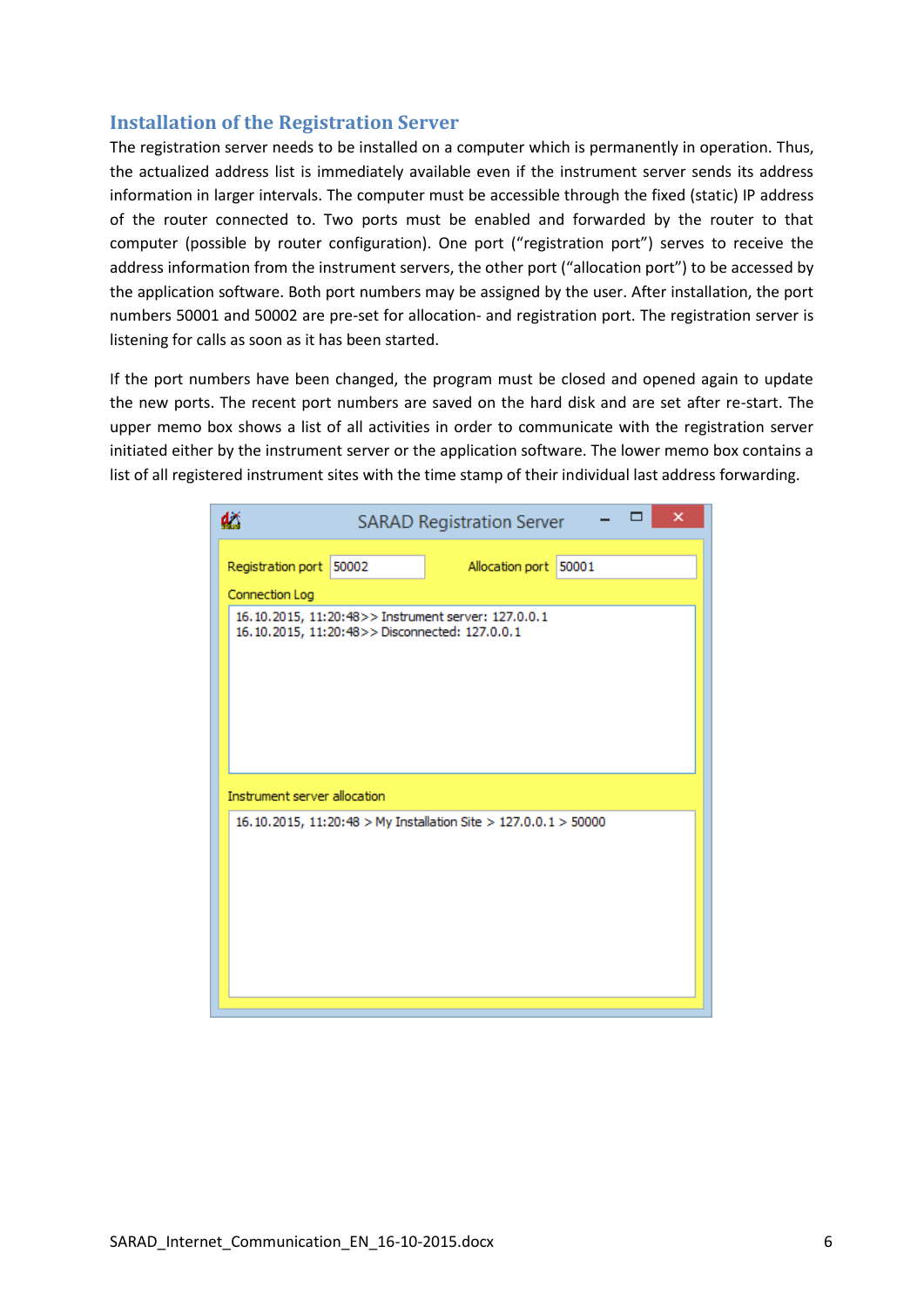#### **Instrument server settings**

To register an instrumentation site at the registration server, at first, the IP address and the assigned port number (50002 is pre-set) of the registration server must be entered in the edit lines right bottom of the window. Furthermore, a unique registration name must be assigned for the instrumentation site. This name (registration name) is used to identify the station later on. The user may enter the interval used for the cyclic address forwarding. The pre-set value is 10 Minutes. To activate the instrument server check the box "Notify to".

| dž                                         | ×<br><b>SARAD Instrument Server</b>                       |  |
|--------------------------------------------|-----------------------------------------------------------|--|
| Instrument server data port                | <b>Active Connection</b>                                  |  |
| 50000                                      |                                                           |  |
| Server event log                           | List of connected instruments                             |  |
| 16.10.2015, 11:20:24:<br>Server started!   | COM11 - DACM based instrument, SN:12, SW:4                |  |
| <b>Registration at registration server</b> |                                                           |  |
| Registration name                          | Notify interval                                           |  |
| My Installation Site                       | 10 <sub>min</sub><br>V Notify to registration server<br>v |  |
| Registration server IP address             | Registration port                                         |  |
| localhost                                  | 50002                                                     |  |
|                                            |                                                           |  |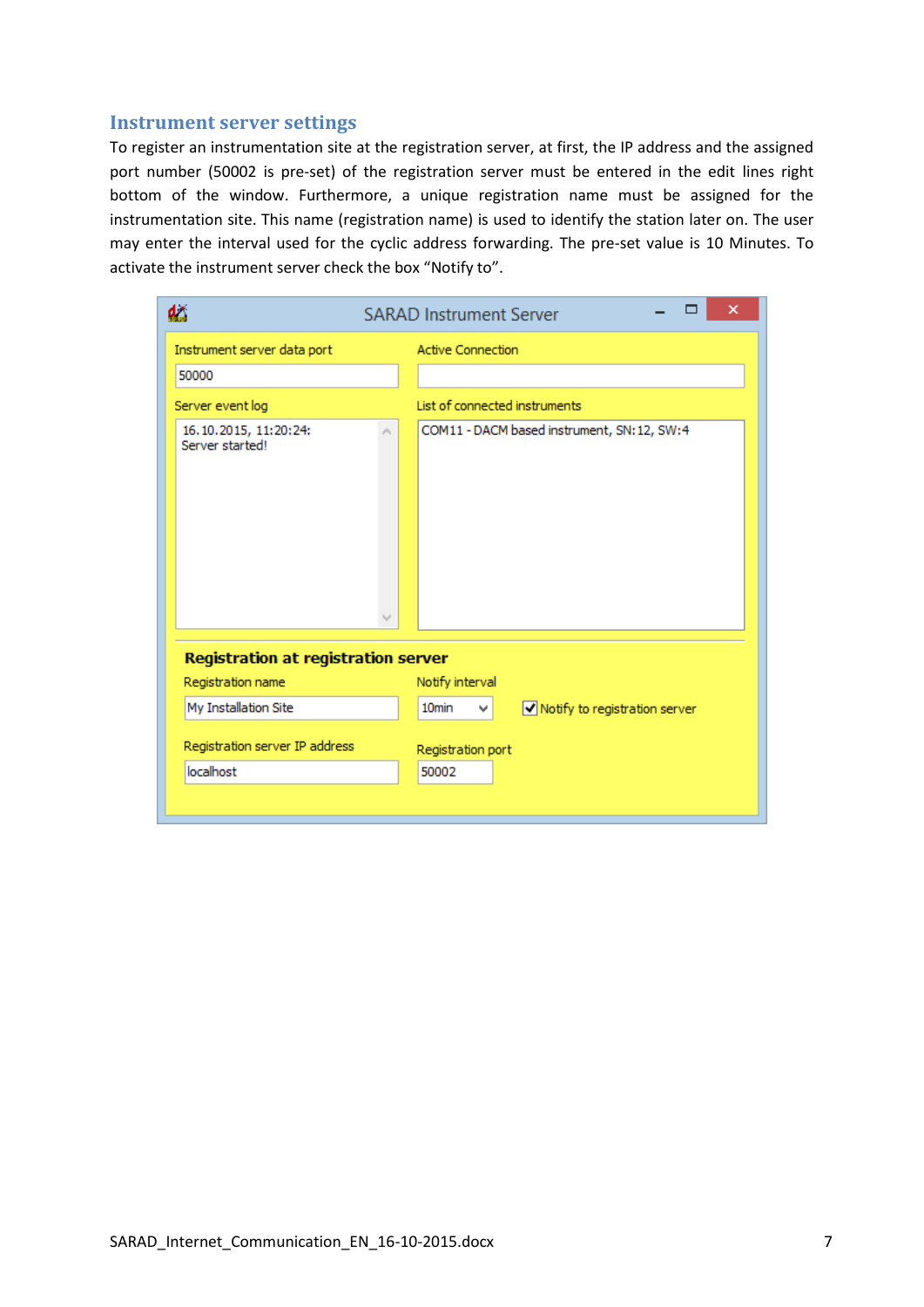# **Establishing the connection between application software and instrument site**

To open a connection through the internet, the entry TCP/IP must be selected from list of available Com Ports in the application software. The appearing TCP/IP connection dialog offers an edit field to enter the registration name (Instrument server name) of a desired instrumentation site. The "SEARCH" button calls the registration server to provide the actual address information of the instrumentation site. If the name has been found in the registration list, IP address as well as port number will be automatically inserted into the edit fields below the registration name. Now, the button "CONNECT" can be clicked to get the list of instruments connected at the instrumentation site. Select one item to establish the communication channel.

| Connection via TCP/IP                                                                                        |       |                |  |  |  |
|--------------------------------------------------------------------------------------------------------------|-------|----------------|--|--|--|
| <b>Allocation at registration server</b><br>Name of installation site                                        |       |                |  |  |  |
| My Installation Site                                                                                         |       | <b>SEARCH</b>  |  |  |  |
| <b>Instrument Server</b><br>IP Address / Server name<br>Data Port                                            |       |                |  |  |  |
| 127.0.0.1                                                                                                    | 50000 | <b>CONNECT</b> |  |  |  |
| List of connected instruments                                                                                |       |                |  |  |  |
| COM11 - SN:12 - FW:4 - DACM based instrument<br>$\checkmark$<br>COM11 - SN:12 - FW:4 - DACM based instrument |       |                |  |  |  |

If the entered registration name is not listed at the registration server, another window will be opened containing a list of all available instrumentation sites. A double click to any entry of the list closes the window and takes over the address information of that site.

|                                      | <b>Registration Server Access</b>                                 |      | ×     |  |
|--------------------------------------|-------------------------------------------------------------------|------|-------|--|
|                                      | Registration Server IP Address localhost                          | Port | 50001 |  |
| List of connected Instrument Servers |                                                                   |      |       |  |
|                                      | > 16.10.2015, 10:31:41 > My Installation Site > 127.0.0.1 > 50000 |      |       |  |
|                                      |                                                                   |      |       |  |
|                                      |                                                                   |      |       |  |
|                                      |                                                                   |      |       |  |
|                                      |                                                                   |      |       |  |
|                                      |                                                                   |      |       |  |
|                                      |                                                                   |      |       |  |
|                                      |                                                                   |      |       |  |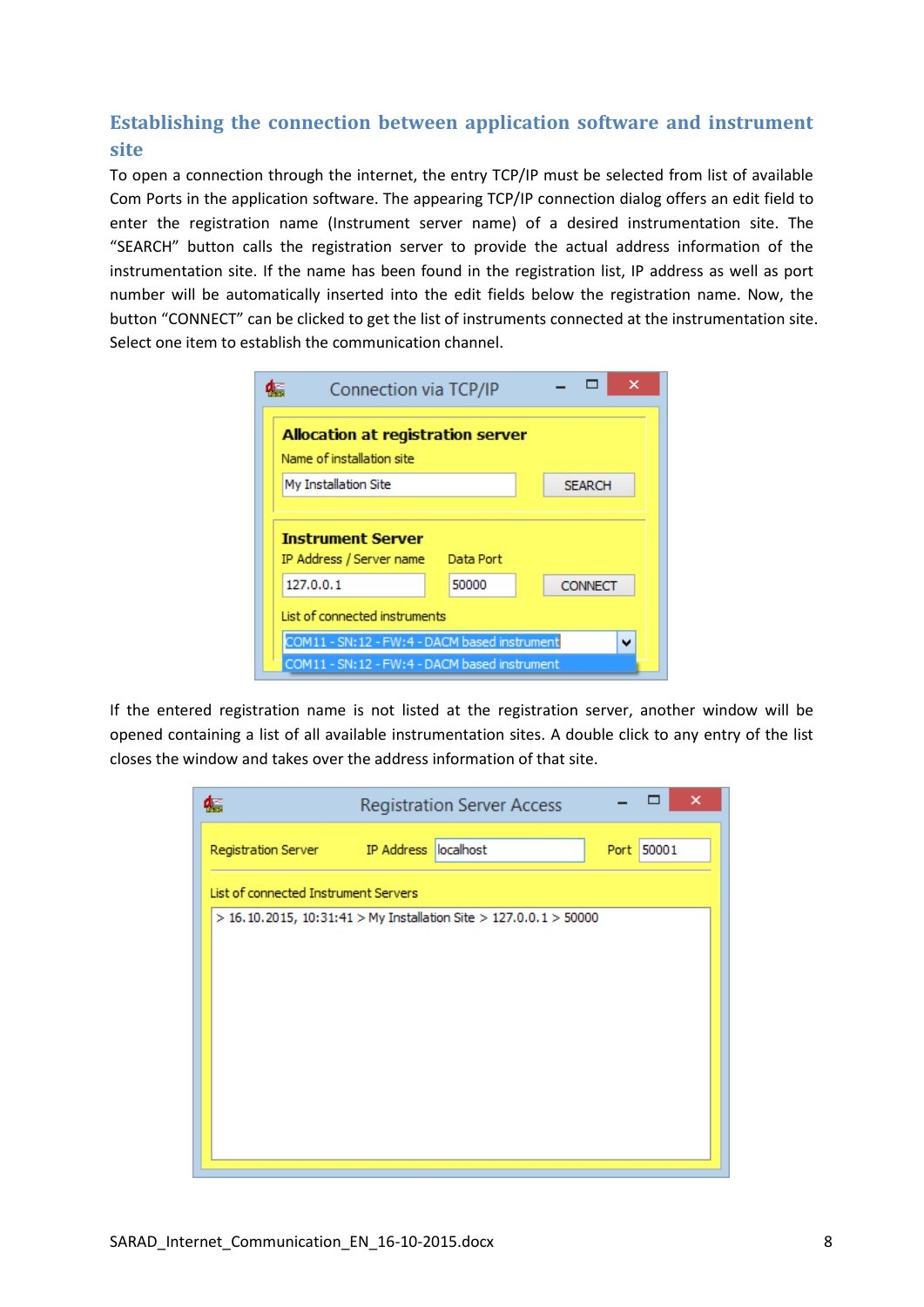That window allows the user also to define the IP address and port of the registration server called by the button "SEARCH". The pre-set port is 50001. The information is saved on the hard disk and will be present when starting the application software again.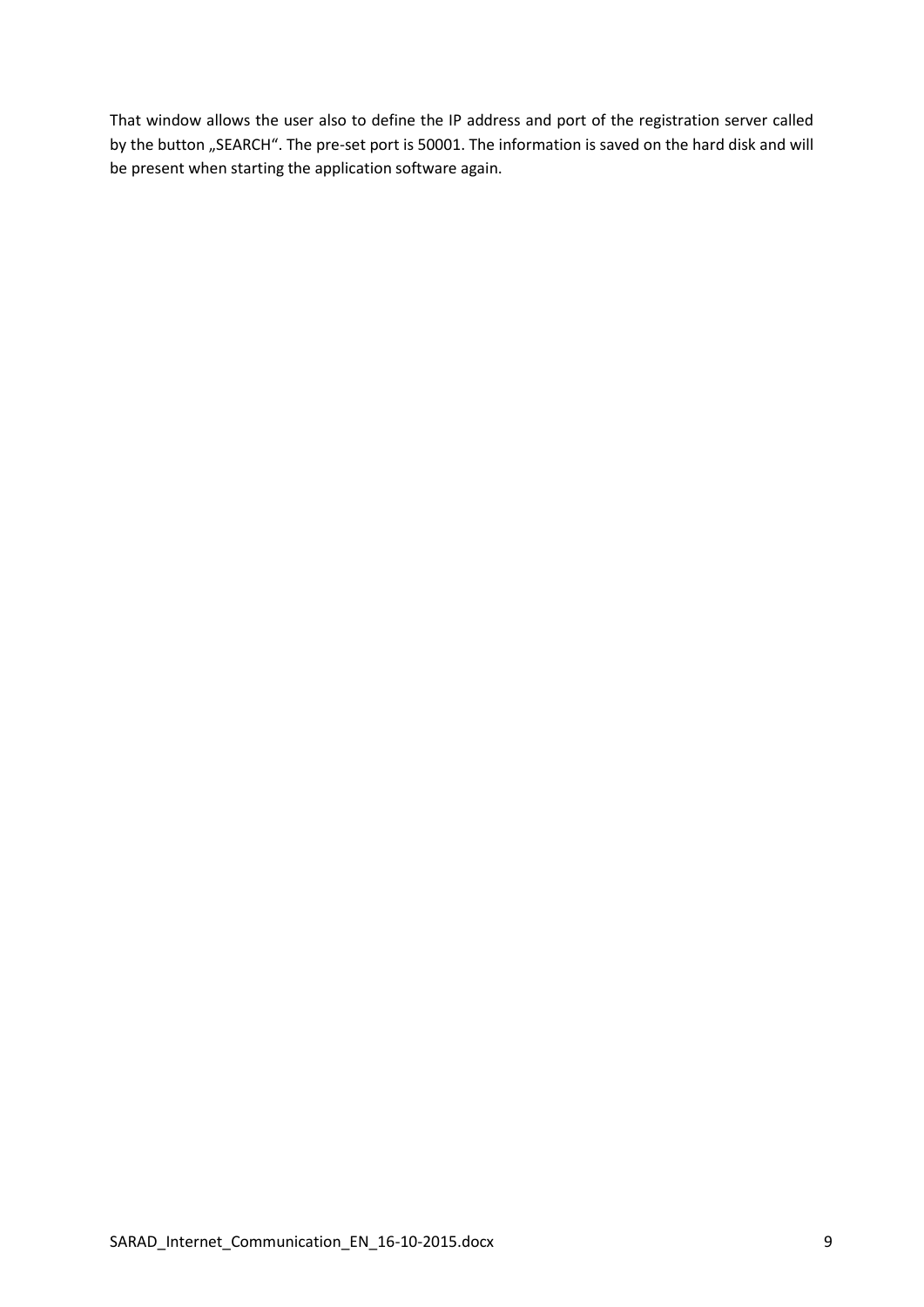## **Trouble shooting**

| Application software cannot connect to the<br>registration server (if SEARCH button has been<br>clicked) | Wrong registration server IP address or<br>port selected in the registration server<br>access window<br>Registration server has not been started<br>$\bullet$<br>Used port of the registration server not<br>٠<br>enabled or forwarded by the router |
|----------------------------------------------------------------------------------------------------------|------------------------------------------------------------------------------------------------------------------------------------------------------------------------------------------------------------------------------------------------------|
| List window does not contain any<br>instrumentation site                                                 | Instrument server not started<br>٠<br>Instrument server not activated by<br>$\bullet$<br>"Notify to".<br>Instrument server uses wrong address<br>$\bullet$<br>information for communication with<br>registration server                              |
| Instrument server cannot connect to the<br>registration server                                           | Wrong IP address or port selected for<br>$\bullet$<br>communication with the registration<br>server<br>Registration server not started<br>٠<br>Used port of the registration server not<br>$\bullet$<br>enabled or forwarded by the router           |

## **Function test**

To test the functionality, all three programs can be installed on the same computer. In that case, the IP address is always 127.0.0.1. The name "localhost" may be entered Instead of the address. Both settings resulting in an internal communication loop using the internet protocol. The instruments must be connected to that computer too. At first, the registration server should be started (Allocation Port = 50001, Registration Port = 50002). Then start the instrument server and enter a name of the instrumentation site (computer network name is pre-set), set the data port to 50000 and the registration server address information to IP address = localhost and port = 50002. Click twice (remove and set the cross again) onto the "Notify to" check box to announce the instrument server at the registration server. The registration server window should show the instrument server in the list. Now, start the application software, select the item TCP/IP from the list of Com Ports and click onto the connect button. The connection dialog appears on the screen and you can click onto the "SEARCH" button. Eventually appears an error message if already an address for the registration server has been selected before. In that case confirm the message and enter "localhost" and "50002" for registration server access into the editor fields of the appearing "Registration Server Access" window. Close the window and open it again to apply the new settings. Now, the list box of the reopened window should contain an entry with the name of the instrumentation site entered into the instrument server. A click onto that entry closes the window and transfers the address information into the input lies of the connection dialog. Click onto "CONNECT" button to get the list of connected instruments. This procedure can take a few seconds. After selecting one of the connected instruments, the communication is established.

# **Required network administration**

No special settings are required within a local network or a VPN because the network names of the connected computers can be used instead of the IP addresses. Thus, all computers can be identified without knowledge of their (changing) IP addresses. The name of the computer with the registration